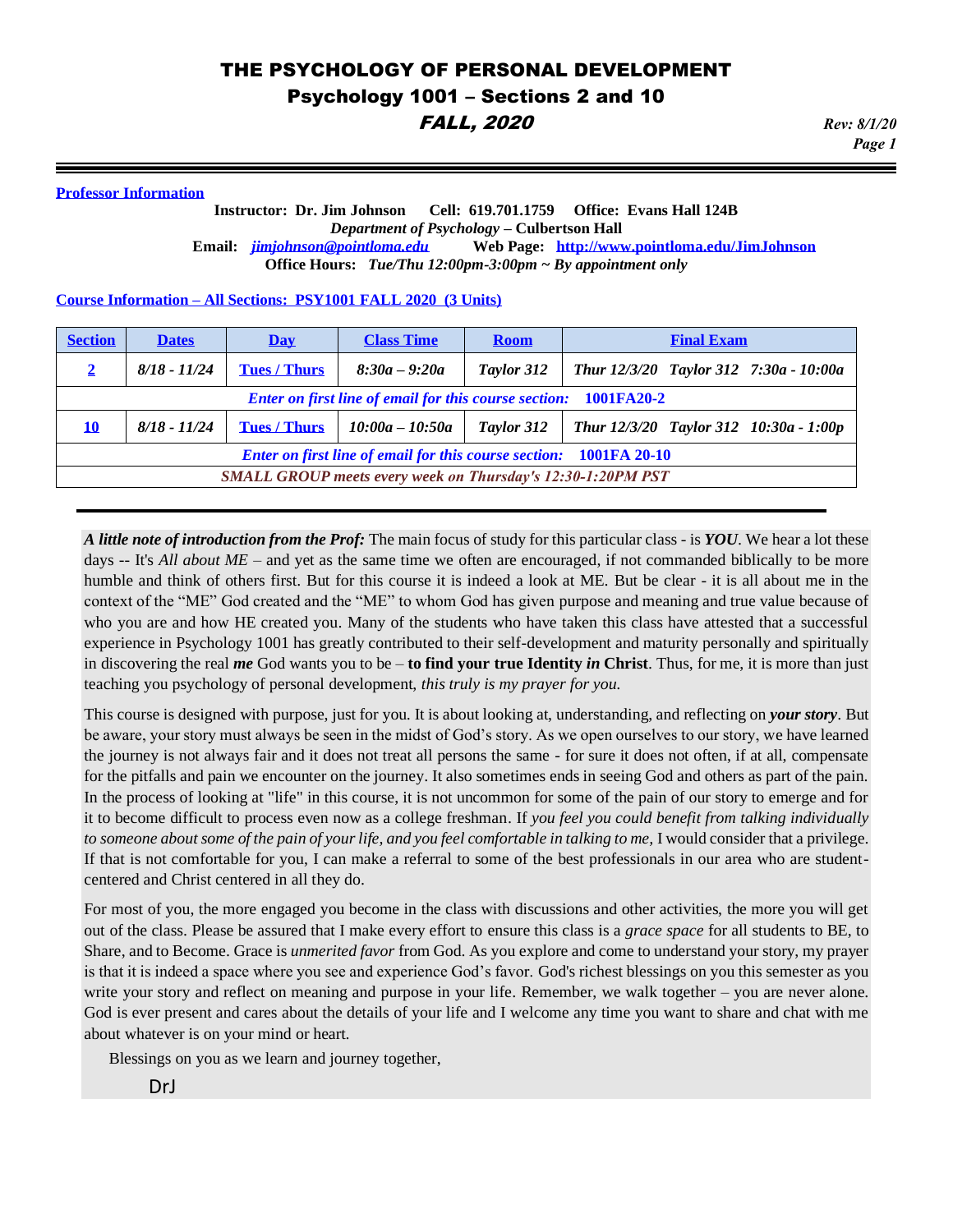# *Page 2*

# **PLNU Mission** *- To Teach ~ To Shape ~ To Send*

Point Loma Nazarene University exists to provide higher education in a vital Christian community where minds are engaged and challenged, character is modeled and formed, and service is an expression of faith. Being of Wesleyan heritage, we strive to be a learning community where grace is foundational, truth is pursued, and holiness is a way of life.

#### *Foundational Explorations Mission*

PLNU provides a foundational course of study in the liberal arts informed by the life, death, and resurrection of Jesus Christ. In keeping with the Wesleyan tradition, the curriculum equips students with a broad range of knowledge and skills within and across disciplines to enrich major study, lifelong learning, and vocational service as Christ-like participants in the world's diverse societies and culture.

#### *Catalog Course Description*

A first-year introduction to issues and various theories in psychology, which allow students to reflect on their personal social, mental, and spiritual development. The course emphasizes various attitudes and skills, which contribute to academic success as well as providing a better understanding of the specific religious and social culture of Point Loma Nazarene University. Discussions, lectures, and small group experiences are the major components of this course. Required of first-year freshmen (those graduating from high school the spring prior to attending PLNU), as well as transfer students with fewer than 24 transferrable units. All other transfer students are required to take PSY 103, General Psychology. Letter Graded

#### *TEXTBOOKS:*

There are two required texts for this course and can be purchased, rented, or obtained in any format acceptable for reading by each student. Please obtain any listed edition if noted.

- **1.** *The Road Less Traveled***, M. Scott Peck, 25th Anniversary Edition**
- **2.** *Man's Search for Meaning***, Viktor E. Frankl,**

#### *Course Learning Outcomes*

Students will be able to…

- 1. Describe self-development to date using psychological tools
- 2. Identify critical thinking and abstract thinking as tools for college success
- 3. Discover social and cultural blocks to successful college and life experience
- 4. Detect tools to resolve social and cultural blocks to successful college and life experience
- 5. Detect alternative ways of thinking
- 6. Develop curiosity about yourself as a stimulus to learning to learn
- 7. Identify Psychology as a resource for learning and solving academic, personal, spiritual, and cultural problems

### *Course Credit Hour Information*

*Note: Acknowledging that the 2020-2021 academic year will not be utilizing a face-to-face modality in totality, the credit hour information below is required for the hybrid and online modality. To calculate the "estimated total hours" for the last blank space below, please multiply the number of units times 37.5.* 

In the interest of providing sufficient time to accomplish the stated Course Learning Outcomes, this class meets the PLNU credit hour policy for a 3 unit class delivered over 16 weeks. It is anticipated that students will spend a minimum of 37.5 participation hours per credit hour on their coursework. For this course, students will spend an estimated 112.5 total hours meeting the course learning outcomes. The time estimations are provided in the Canvas modules.

### *State Authorization*

State authorization is a formal determination by a state that Point Loma Nazarene University is approved to conduct activities regulated by that state. In certain states outside California, Point Loma Nazarene University is not authorized to enroll online (distance education) students. If a student moves to another state after admission to the program and/or enrollment in an online course, continuation within the program and/or course will depend on whether Point Loma Nazarene University is authorized to offer distance education courses in that state. It is the student's responsibility to notify the institution of any change in his or her physical location. Refer to the map on [State Authorization](https://www.pointloma.edu/offices/office-institutional-effectiveness-research/disclosures) to view which states allow online (distance education) outside of California.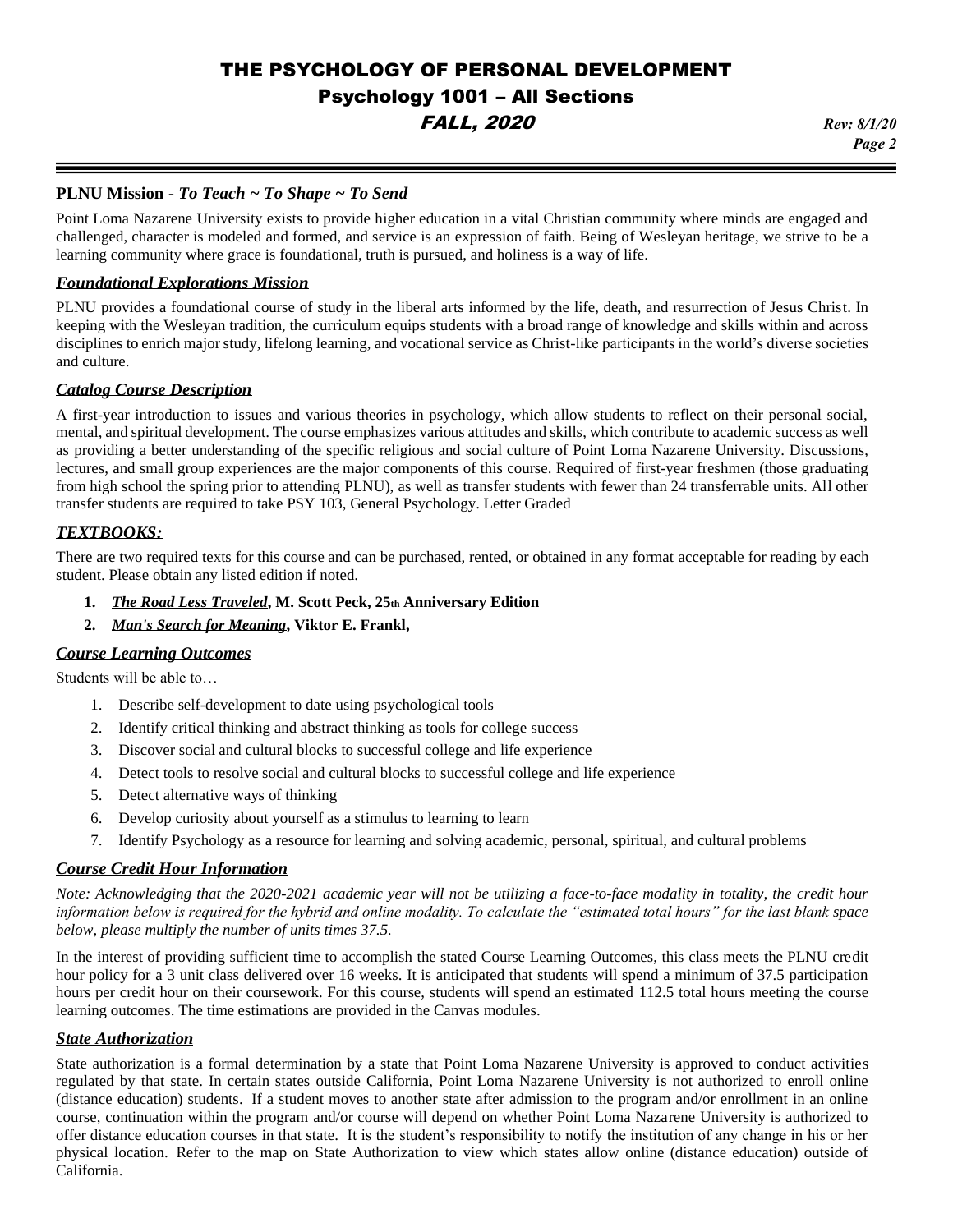*Page 3*

*Grading –* Your final course grade will be composed of the following:

|  | 100% 360 points |
|--|-----------------|

**Your autobiography will be graded according to the following:** 

| <b>Telling the story</b> |  |
|--------------------------|--|
|                          |  |
|                          |  |
| Interpreting the story   |  |
|                          |  |
|                          |  |

#### **Grade Scale Reference**

|           |                  | $\mathbf{A}$ | $100\% - 93\%$   | $A -$        | $92.99\% - 90\%$ |
|-----------|------------------|--------------|------------------|--------------|------------------|
|           |                  |              | 360-333          |              | 332-323          |
| $B+$      | 89.99% - 88%     | B            | $87.99\% - 84\%$ | <b>B-</b>    | $83.99\% - 80\%$ |
|           | 322-315          |              | 314-301          |              | 300-287          |
| $C_{\pm}$ | 79.99% - 78%     |              | $C$ 77.99% - 74% | $\mathbf{C}$ | 73.99% - 70%     |
|           | 286-279          |              | 278-265          |              | 264-251          |
| $D+$      | $69.99\% - 66\%$ | D            | $65.99\% - 60\%$ | D-           | $59.99\% - 50\%$ |
|           | 250-236          |              | 235-215          |              | 214-179          |
|           |                  | F            | $49.99\% - 0\%$  |              |                  |

#### *PLNU Attendance And Participation Policy*

Regular and punctual attendance at all **synchronous** class sessions is considered essential to optimum academic achievement. If the student is absent for more than 10 percent of class sessions (virtual or face-to-face), the faculty member will issue a written warning of de-enrollment. If the absences exceed 20 percent, the student may be de-enrolled without notice until the university drop date or, after that date, receive the appropriate grade for their work and participation. In some courses, a portion of the credit hour content will be delivered **asynchronously** and attendance will be determined by submitting the assignments by the posted due dates. Se[e Academic](https://catalog.pointloma.edu/content.php?catoid=46&navoid=2650#Class_Attendance)  [Policies](https://catalog.pointloma.edu/content.php?catoid=46&navoid=2650#Class_Attendance) in the Undergraduate Academic Catalog. If absences exceed these limits but are due to university excused health issues, an exception will be granted.

#### **Asynchronous Attendance/Participation Definition**

A day of attendance in asynchronous content is determined as contributing a substantive note, assignment, discussion, or submission by the posted due date. Failure to meet these standards will result in an absence for that day. Instructors will determine how many asynchronous attendance days are required each week.

#### **Psychology 1001 Attendance Guidelines**

The faculty members strongly believe that you should be exposed to all elements of PSY 1001. On the other hand, we realize that you might have to miss class for an emergency operation, death in the family, or some other calamity. Therefore, you are allowed 2 absences each from small group and section classes without penalty. For each absence above 2 absences you will lose 5 points from your course grade. For example, if you missed 2 small groups and 3 classes, you would lose 5 points from your semester grade. If you missed 3 small groups and 4 classes, you would lose 15 points from your semester grade. This may not seem like a large amount but it almost always results in a significant lowering of your grade according to the grading policy. Regular and punctual attendance at all classes is considered essential to optimum academic achievement. Students not present for a test will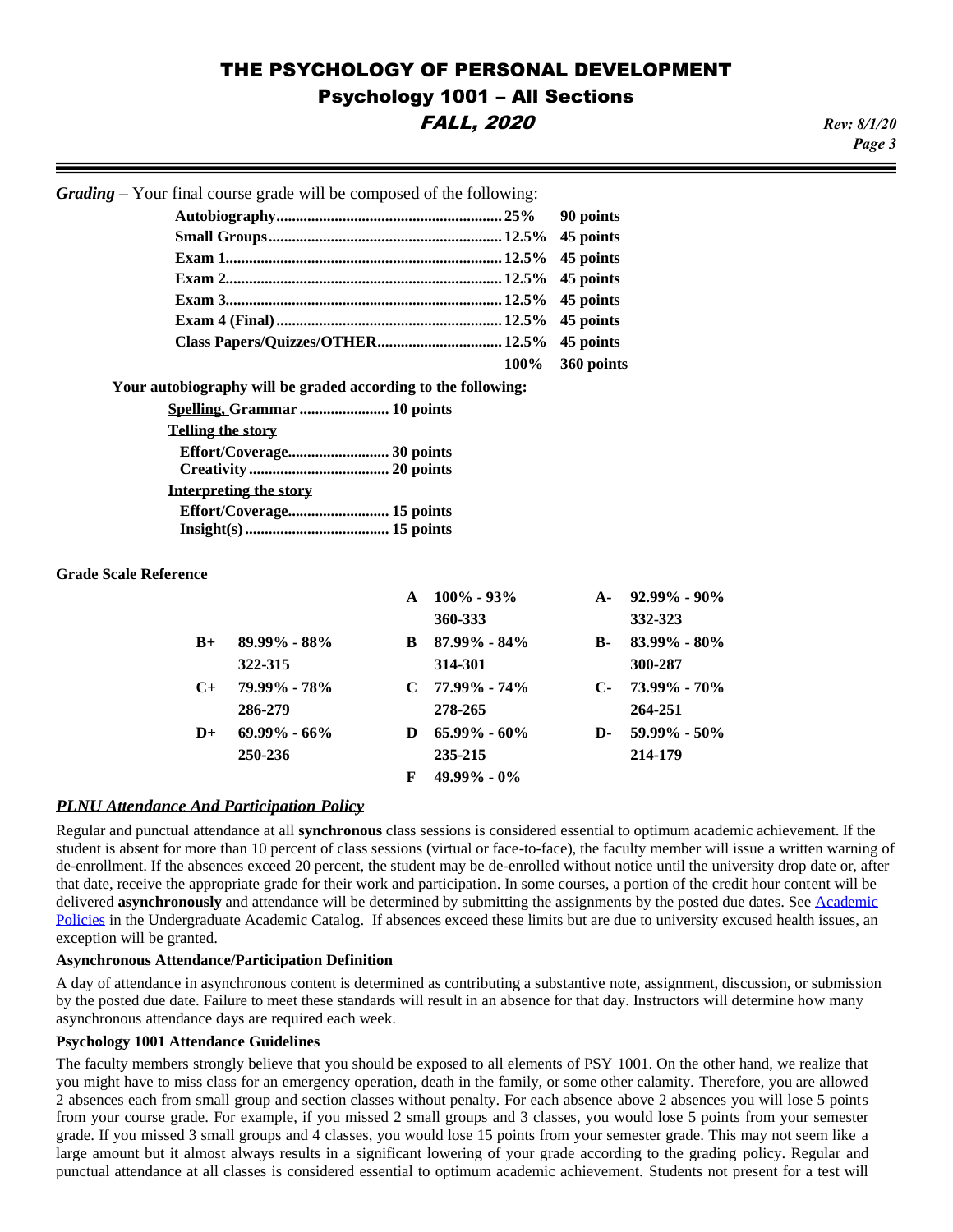*Page 4*

receive 0 points on the missed test. If a student cannot take a test due to extreme circumstances beyond their control the professor needs to be notified prior to the examination.

### *PLNU Academic Accommodation Policy*

While all students are expected to meet the minimum standards for completion of this course as established by the instructor, students with disabilities may require academic adjustments, modifications or auxiliary aids/services. At Point Loma Nazarene University (PLNU), these students are requested to register with the Disability Resource Center (DRC), located in the Bond Academic Center [\(DRC@pointloma.edu](mailto:DRC@pointloma.edu) or 619-849-2486). The DRC's policies and procedures for assisting such students in the development of an appropriate academic adjustment plan (AP) allows PLNU to comply with Section 504 of the Rehabilitation Act and the Americans with Disabilities Act. Section 504 prohibits discrimination against students with special needs and guarantees all qualified students equal access to and benefits of PLNU programs and activities. After the student files the required documentation, the DRC, in conjunction with the student, will develop an AP to meet that student's specific learning needs. The DRC will thereafter email the student's AP to all faculty who teach courses in which the student is enrolled each semester. The AP must be implemented in all such courses. *NOTE: If you have a learning issue, whether diagnosed or not, please discuss this with DrJ. If you have accommodations noted through the DRC, please contact me. I welcome the opportunity to understand and ensure your learning needs are addressed without question.*

# *Spiritual Care*

Please be aware PLNU strives to be a place where you grow as whole persons. To this end, we provide resources for our students to encounter God and grow in their Christian faith. If students have questions, a desire to meet with the chaplain or have prayer requests you can contact the [Office of Spiritual Development](https://www.pointloma.edu/offices/spiritual-development)

# *PLNU Policy on Technology and Electronic Devices*

In order to be successful in the online environment, you'll need to meet the minimum technology and system requirements; please refer to the *[Technology and System Requirements](https://help.pointloma.edu/TDClient/1808/Portal/KB/ArticleDet?ID=108349)* information. Additionally, students are required to have headphone speakers compatible with their computer available to use. If a student is in need of technological resources please contact [student-tech](mailto:student-tech-request@pointloma.edu)[request@pointloma.edu.](mailto:student-tech-request@pointloma.edu) **Problems with technology do not relieve you of the responsibility of participating, turning in your assignments, or completing your class work.**

In addition to the focus on each student's "story," another aspect of PSY 1001 is to introduce freshmen to the college experience. A student's classroom contribution is vital to the academic environment at Point Loma. Classroom contribution is more than just asking thoughtful questions; it also involves respectful attention to what others are saying. This is not only good because what is being said might be on a test, but it is also just a common courtesy. Although it does not need to be said to most college students, texting or listening to any electronic device detracts from the classroom environment. Please be engaged and respectful during class. Failure to be respectful may result in a reduction in your grade for the course.

### *Final Examination Policy*

Successful completion of this class requires taking the final examination on its scheduled day. The final examination schedule is posted in the Class Schedules. No requests for early examinations or alternative days will be approved.

# *PLNU Copyright Policy*

Point Loma Nazarene University, as a non-profit educational institution, is entitled by law to use materials protected by the US Copyright Act for classroom education. Any use of those materials outside the class may violate the law.

# *PLNU Academic Honesty Policy*

Students should demonstrate academic honesty by doing original work and by giving appropriate credit to the ideas of others. Academic dishonesty is the act of presenting information, ideas, and/or concepts as one's own when in reality they are the results of another person's creativity and effort. A faculty member who believes a situation involving academic dishonesty has been detected may assign a failing grade for that assignment or examination, or, depending on the seriousness of the offense, for the course. Faculty should follow and students may appeal using the procedure in the university Catalog. See [Academic Policies](https://catalog.pointloma.edu/content.php?catoid=41&navoid=2435#Academic_Honesty) for definitions of kinds of academic dishonesty and for further policy information.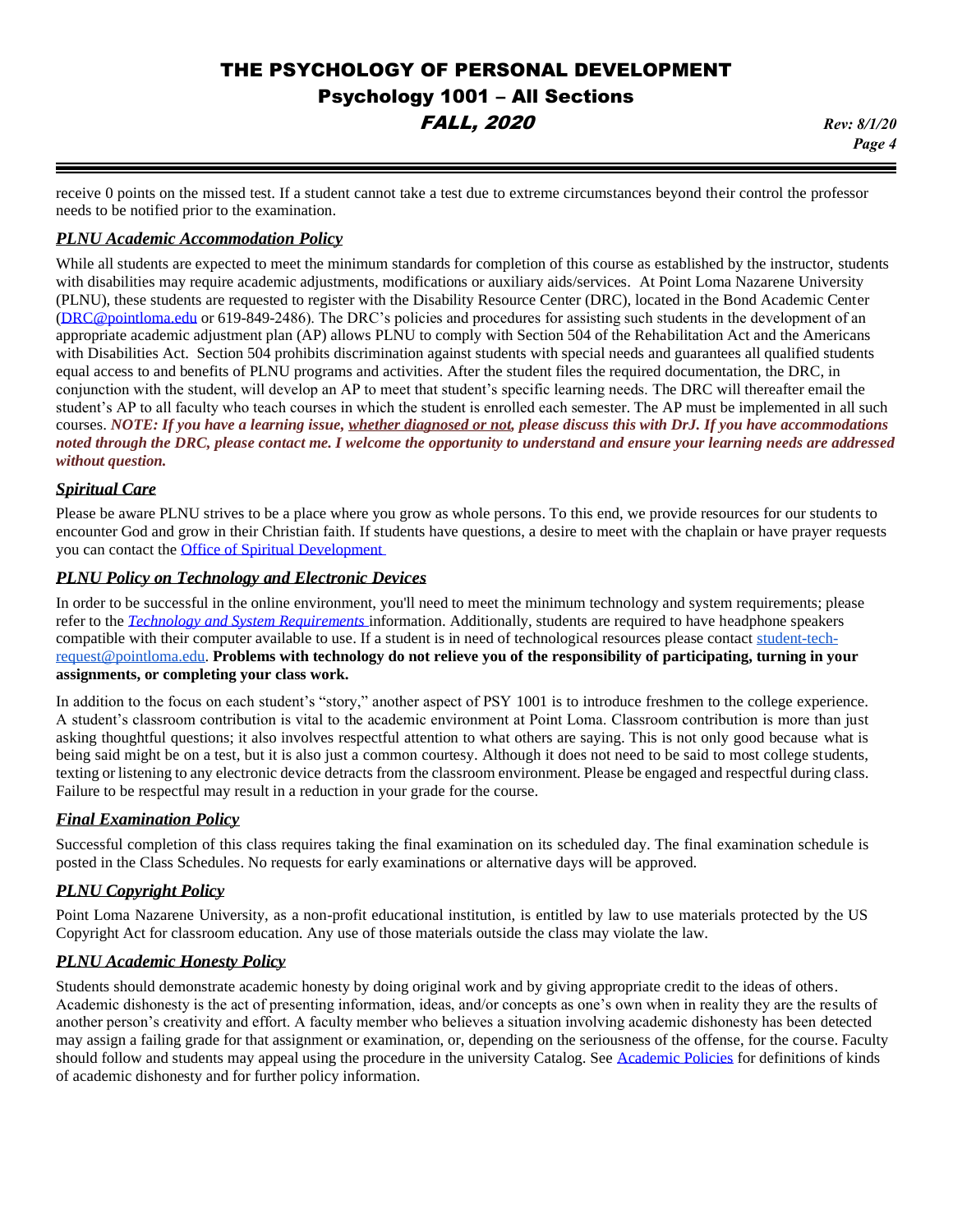# *The Course At-A-Glance – Course Assignments and Guidelines*

*Note: Given the hybrid and online modalities being used in the 2020-2021 academic year, the content of the course schedule and assignments will be posted in Canvas. Provided below is the Course At-A-Glance.*

# *Course At-A-Glance*

As noted in my opening note of introduction – *the main focus of study for this particular class – is YOU.* It is a course about exploring and understanding YOUR STORY and how it has been shaped and defined into who you are today. To understand our story, we must be clear about our *identity* – how our true self is defined. In this course we follow the three stepping stones in the *Process of Finding True Identity*. The resources for taking us through these steps include:

- content from our textbooks for the course
- Biblical context and study
- a deeper dive into exploring self from five different psychological perspectives
- live lecturer and dialogue, recorded media, small group discussion and work, varied learning activities, often selfselected, and assignments that engage students to go deeper

### *Course Content At-A-Glance*

### **Step 1: Unwrapping our story with Peck and the four sections from** *The Road Less Traveled* **and with Frankl on Suffering from** *Man's Search for Meaning*

- **World View** *Gives Perspective to how we see ourselves and how we see the world*
- **Discipline -** *Establishes Patterns* in shaping character, our thoughts, and our actions
- Love  *Creates Passion* the inner nurturing of self that allows us to genuinely love and nurture others
- **Grace** -*Offers Presence* unexplainable and unmerited favor from God
- **Suffering** *- Produces Meaning* in finding purpose of giving outside of ourselves

#### **Step 2: Finding wisdom in Knowing God - Knowing Self**

- *You can't really know God if you don't know self, and you can't really know self if you don't know God*
- Biblical context: Psalm 139, 2Peter 1, James 1, John 14-17, Psalm 91, Psalm 39
- Psychological perspective from five psychologists: Sigmund Freud, B.F. Skinner, Carl Rogers, Viktor Frankl, Scott Peck
- Overcoming anxiety/fear and living deeper into God's story for your life optional self-selected study on *The Cycle of Victorious Living*, by Earl and Hazel Lee and Scott Daniels (book with StudyGuide provided by DrJ at no cost to students if this optional study is chosen)

#### **Step 3: Moving from Becoming to Being – the study of key paradigms of self - leading to true Identity**

- Forgiveness, Repentance, Mercy, Love, and Grace
	- **Character**
	- Independence to Interdependence
	- Doing What we do best
	- Centered, Balanced, and Aligned
	- **Authenticity**

### *Assignments At-A-Glance*

- 1. **Autobiography (90 pts) – The perspective of this course is centered on you and your personal and spiritual development.** The organizing theme for Psych 1001 is "life as narrative". It is about "*Knowing* and *Understanding* YOUR Story". It is about your life story, the past, the present as it is now unfolding, and the future. One way to look at it is to consider your life like a STORY - a *narrative* you write and edit and continue to develop and unfold each day. With this in mind, your AUTOBIOGRAPHY for this class requires you to address two sections: **Section I: "Telling the Story"** - your story with you the author writing it and **Section II: "Interpreting the Story"** - your interpretation of your life story and "what it means" to you. The Autobiography is due towards the end of the semester and a recommended length is 8-12 pages.
- 2. **Four Exams (35 pts each) -** As the syllabus indicates, the course is divided into four main sections (around the four main themes from Peck). Each of the Exams will cover **only the material from the particular section** and information just covered in the readings and class lecture/discussions - **To be clear -- this means that the Exams - including the Final - will not be**